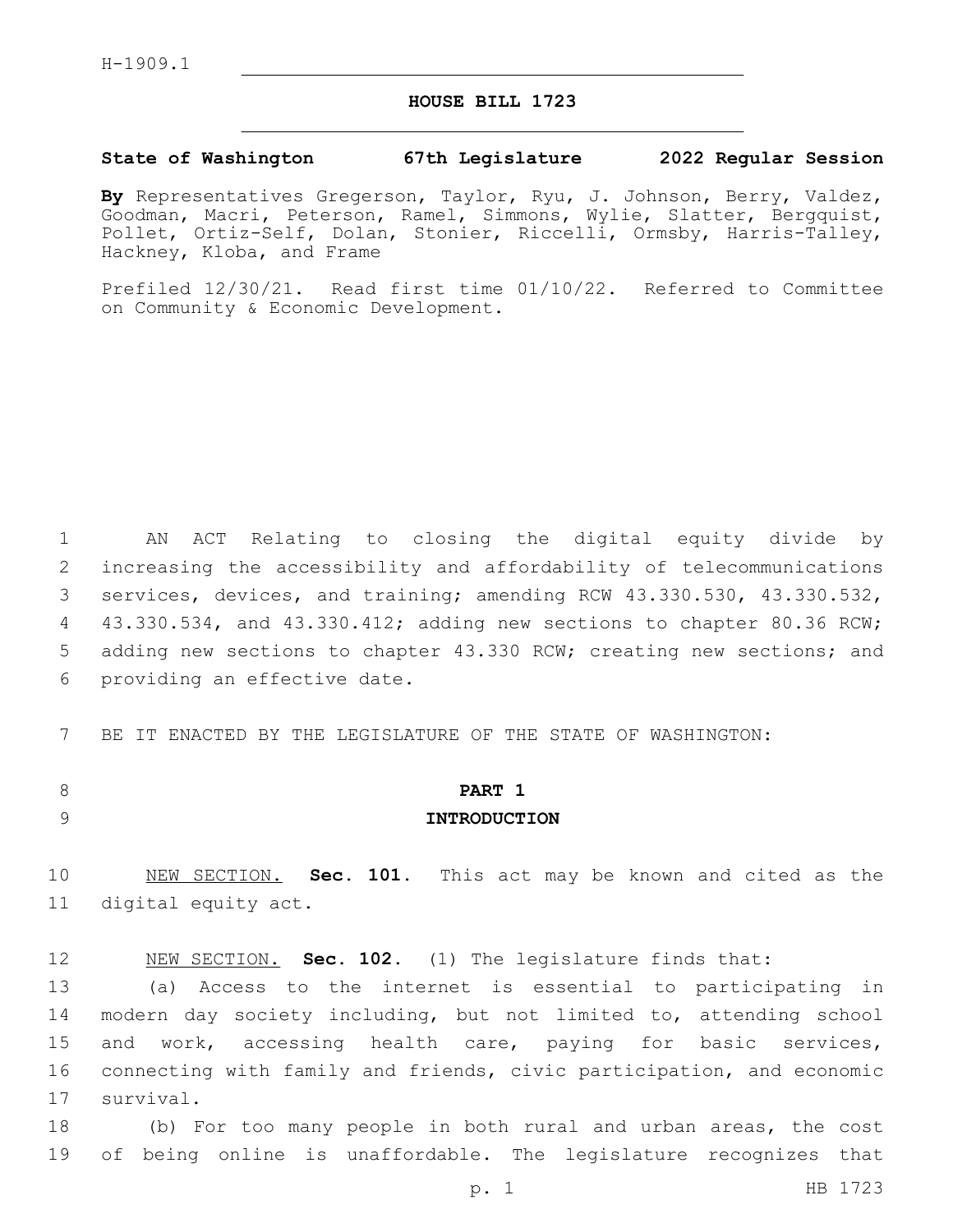building the last mile of broadband to the home is prohibitively expensive and that urban areas that are home to people earning low incomes continue to face digital redlining. Across the state there is a lack of affordable plans, barriers to enrolling in appropriate broadband plans, and barriers to fully utilize the opportunities that 6 broadband offers.

 (c) The COVID-19 pandemic has further highlighted the need for affordable access, devices, and skills to use the internet.

 (d) The need for more accessible and affordable internet is felt more acutely among specific sectors of the population, especially Washington residents in rural areas, people who are currently earning low incomes, seniors and others who lack the skills necessary to get online, people with first languages other than English, immigrant 14 communities, and people with disabilities.

 (e) The federal government is allocating considerable sums for investment in digital equity that the state broadband office will help to leverage for residents across Washington. Continued comprehensive efforts, including coordination with tribal partners, are needed to ensure truly equitable access. The legislature recognizes that there will be a need for ongoing development and maintenance of broadband infrastructure. The legislature also recognizes that there is a need for ongoing outreach by community- based partnerships to provide enrollment assistance to lower the cost 24 of internet subscriptions and devices.

 (2) Therefore, the legislature intends to broaden access to the internet, the appropriate devices, and the skills to operate online safely and effectively so that all people in Washington can fully participate in our society, democracy, and economy.

### **PART 2**

### **WASHINGTON BROADBAND ASSISTANCE PROGRAM**

 NEW SECTION. **Sec. 201.** A new section is added to chapter 80.36 32 RCW to read as follows:

 The definitions in this section apply throughout this section and sections 202 and 203 of this act unless the context clearly requires otherwise.35

 (1) "Department" means the department of social and health 37 services.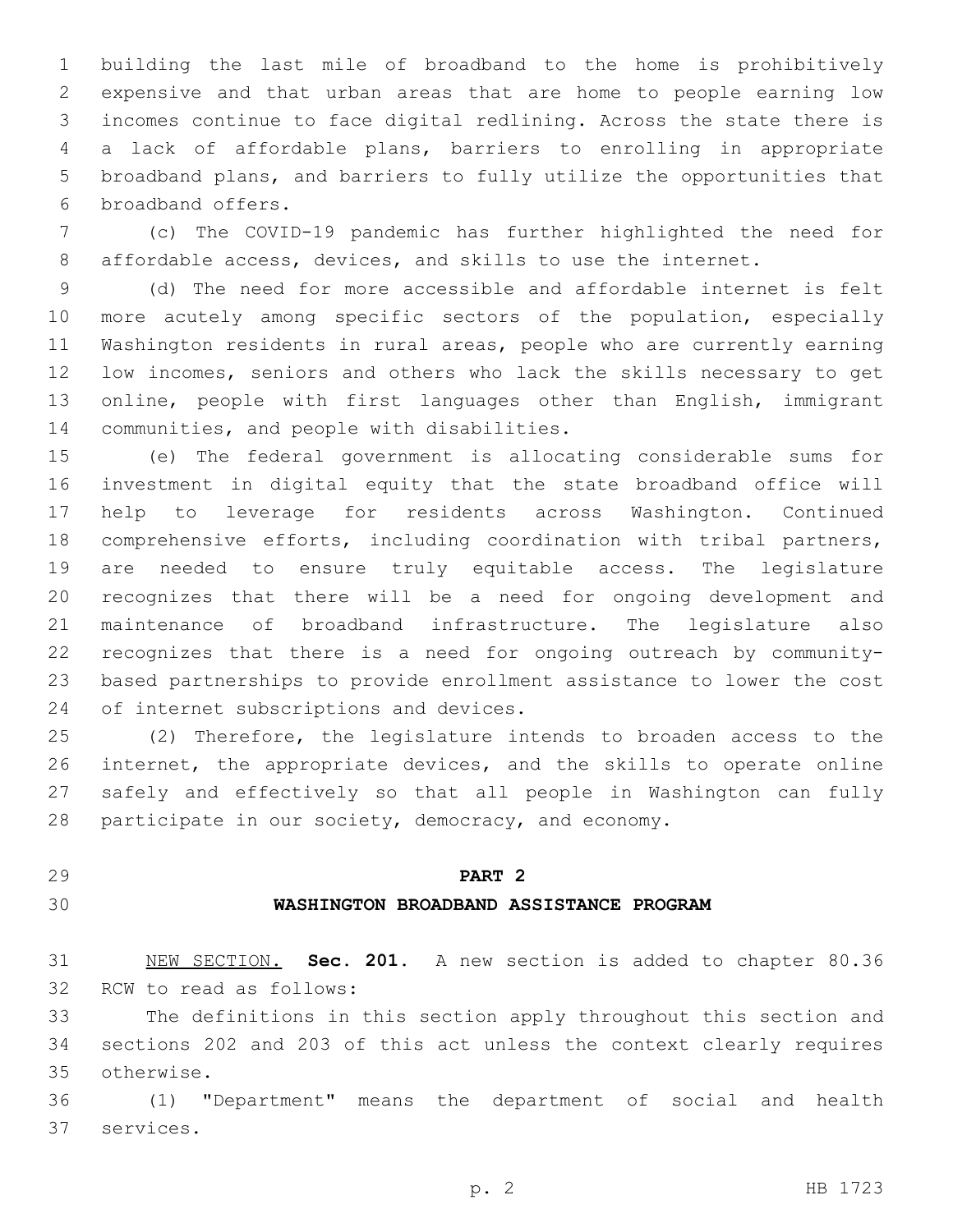(2) "Eligible voice and broadband services" means those services deemed eligible for reduced cost by the commission pursuant to 3 section 203 of this act.

 (3) "Line" means an access line, service to an activated wireless handset, or service to an internet connection used as a substitute for a traditional telecommunications connection.6

 (4) "Low-income" means households as defined by the department, provided that the definition may not exceed the higher of 80 percent of area median household income or the self-sufficiency standard as determined by the University of Washington's self-sufficiency 11 calculator.

 (5) "Program" means the Washington broadband assistance program 13 established in section 202 of this act.

 (6) "Telecommunications provider" means any person or entity who provides eligible voice, internet, or broadband services.

 NEW SECTION. **Sec. 202.** A new section is added to chapter 80.36 17 RCW to read as follows:

 (1) The Washington broadband assistance program is established within the department to provide low-income persons with reduced 20 rates for eligible voice and broadband services.

 (2) A telecommunications provider providing eligible voice and broadband services to the public must provide those services to low-income persons at a reduced rate as determined by the commission.

 (3) When enrolling new customers, a company providing voice and broadband services must inform customers of the program established under this section and persons eligible for other services provided by the department that may be eligible for reduced rates on eligible 28 voice and broadband services.

 (4) Upon enrolling low-income persons in the program, the company shall submit to the department that information specified by the department for the purposes of verifying the eligibility of those 32 persons to receive services at reduced costs.

 (5) The department shall verify the eligibility of customers to participate in the program and notify the company whether a customer is eligible. The department shall reimburse each company the balance 36 of the price charged.

 (6) The department may adopt rules to implement this section but may not limit customers to receiving support on only one line.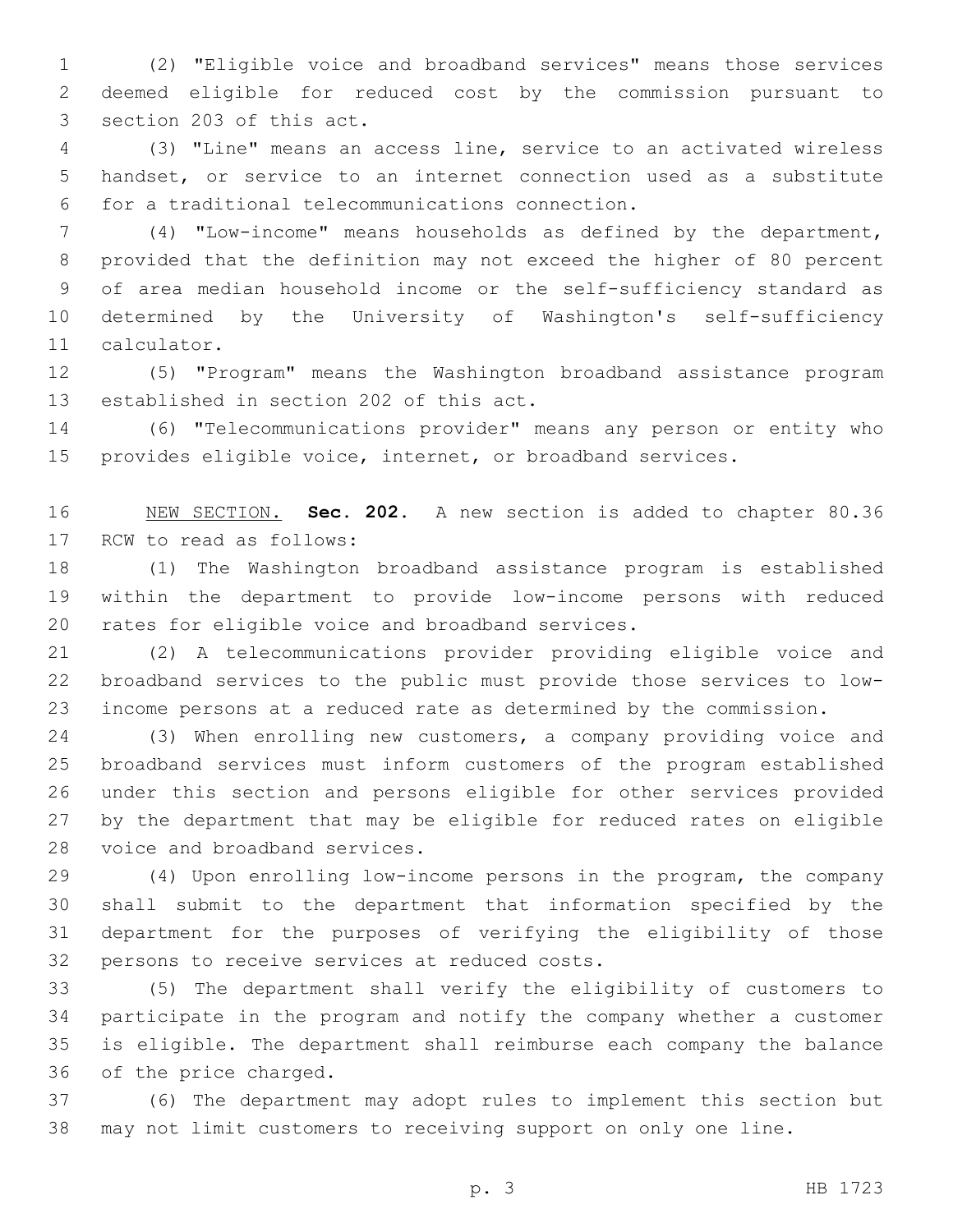(7) The department must consult with the office of equity regarding: (a) Methods for administering the program that will reduce barriers to participation, such as implementing a streamlined application process and, to the extent feasible, ensuring that program services and information are language accessible; and (b) a plan for outreach, eligibility determination assistance, and enrollment navigation assistance for tribal members, black, indigenous, and people of color, individuals with disabilities, elders, veterans, residents of rural areas, and others who would be 10 most challenged to participate.

 (8) For the purposes of this section, "broadband" has the same 12 meaning as defined in RCW 43.330.530.

 NEW SECTION. **Sec. 203.** A new section is added to chapter 80.36 14 RCW to read as follows:

 The commission shall annually adopt by rule those services, including prepaid services, that are eligible for inclusion in the Washington broadband assistance program established in section 202 of this act and the amount of assistance to be provided to customers. The commission shall also adopt by rule guidelines to ensure reduction of barriers to enrollment. This may include allowing providers with low-income internet offerings to provide an opt-in for new or existing customers without additional verification if those customers have already demonstrated eligibility in initial enrollment in a low-income internet offering. In determining the rate of assistance to be provided, the commission shall consider the number of low-income customers expected to participate, the price of 27 eligible voice and broadband services, other assistance programs available to customers, and other facts and circumstances that may bear on the reasonableness of assistance levels. The commission may by order exclude a company from the program if it determines the costs charged by the company to be excessive or the quality of 32 service or customer service to be poor.

### **PART 3**

### **ANCHOR INSTITUTION DIGITAL EQUITY PROGRAM**

 NEW SECTION. **Sec. 301.** A new section is added to chapter 80.36 36 RCW to read as follows: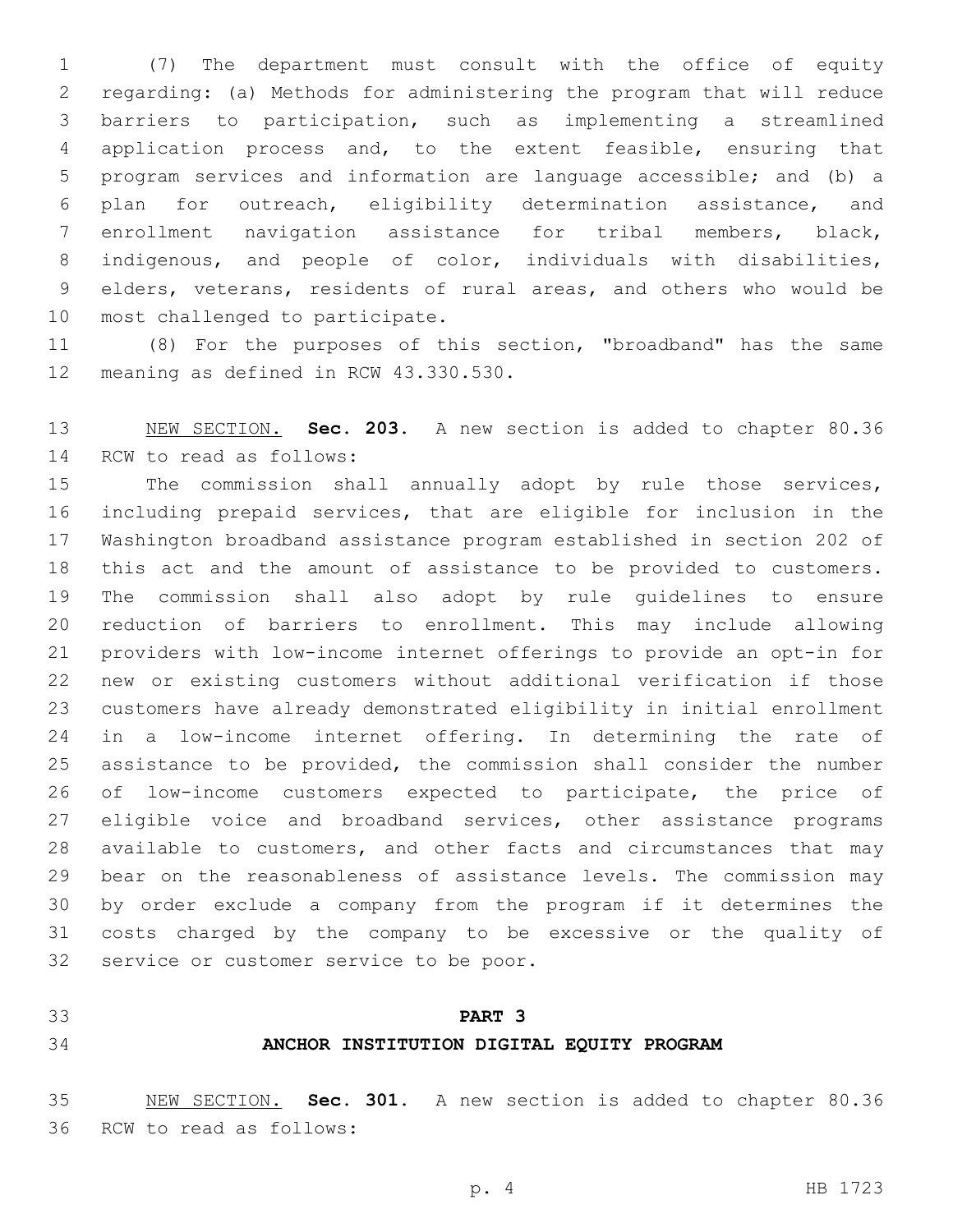1 The definitions in this section apply throughout this section and 2 section 302 of this act unless the context clearly requires otherwise.3 4 (1) "Anchor institution" means a public school, a public housing 5 authority, a library, a medical or health care provider, a community 6 college or other institution of higher education, a state library 7 agency, and other nonprofit or governmental community support 8 organizations. 9 (2) "Basic telecommunications services" means the following 10 services: 11 (a) Single-party service; 12 (b) Voice grade access to the public switched network; 13 (c) Support for local usage; 14 (d) Dual tone multifrequency signaling (touch-tone); 15 (e) Access to emergency services (911); 16 (f) Access to operator services; 17 (g) Access to interexchange services; 18 (h) Access to directory assistance; and 19 (i) Toll limitation services. 20 (3) "Broadband service" has the same meaning as defined in RCW 21 43.330.530. 22 (4) "E-rate discount" means an actual discount under the e-rate 23 program, or a representative discount figure as determined by the commission.24 25 (5) "E-rate program" means the federal universal service e-rate 26 program as provided in 47 C.F.R. Sec. 54 and administered by the 27 schools and libraries division of the universal service 28 administrative company. 29 (6) "Office" means the statewide broadband office established in 30 RCW 43.330.532. 31 (7) "Program" means the anchor institution digital equity program 32 created in section 302 of this act. 33 (8) "Telecommunications" has the same meaning as defined in 47 34 U.S.C. Sec. 153(43). 35 NEW SECTION. **Sec. 302.** A new section is added to chapter 80.36 36 RCW to read as follows:

37 (1) The anchor institution digital equity program is established. 38 The office shall develop, implement, and administer the program for 39 the purpose of providing discounted rates for telecommunications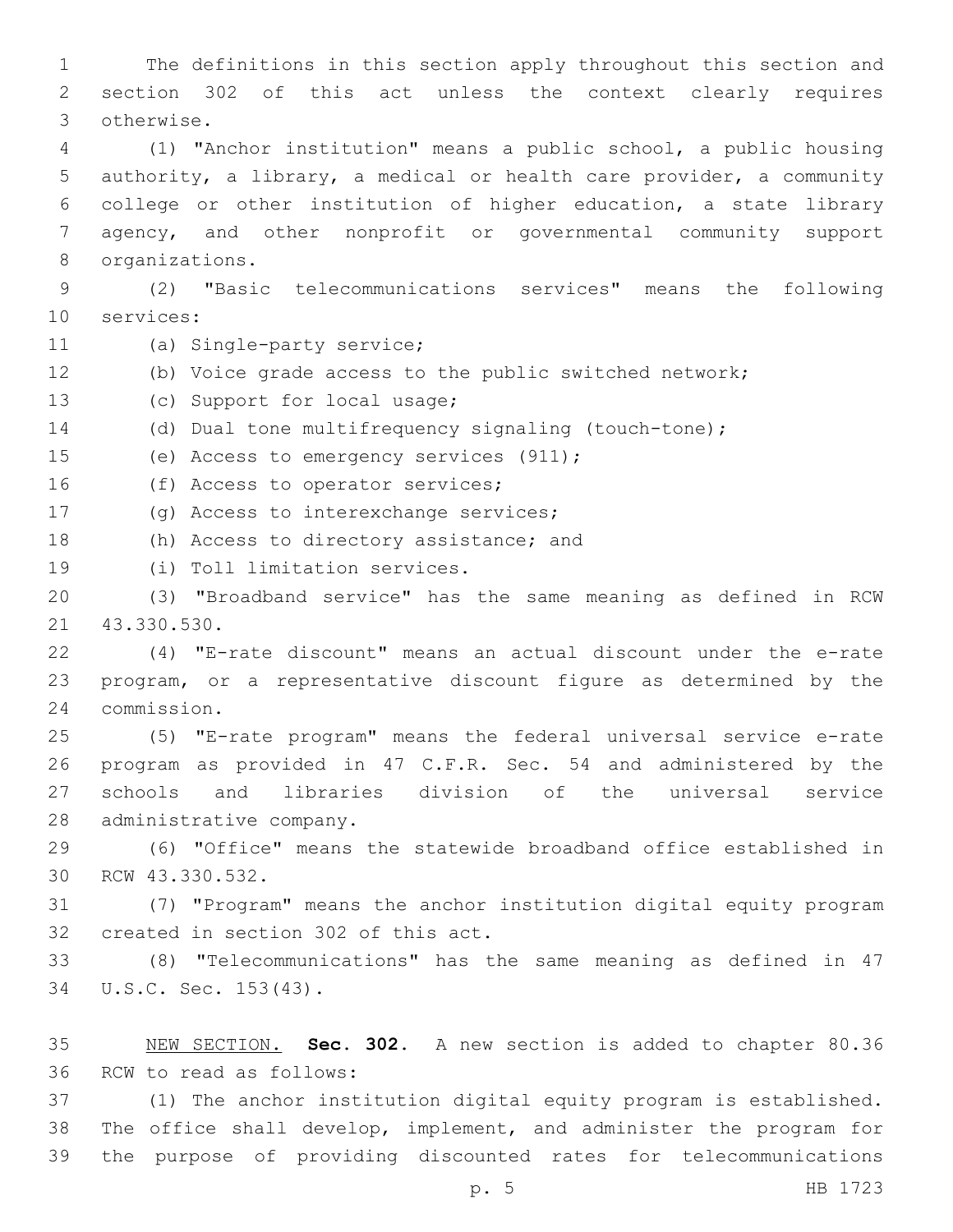services, including broadband service, and discounted telecommunications infrastructure costs, including broadband infrastructure, to qualifying anchor institutions. The office must coordinate with the office of the superintendent of public instruction, the state library, and the department of social and health services in developing and implementing the program.

 (2) Eligible applicants to receive discounted rates under the program include, but are not limited to, all customers eligible to receive discounts for telecommunications services under the e-rate program administered by the schools and libraries division of the universal service administrative company that also apply for discounts on telecommunications services provided in subsection (1) 13 of this section.

 (3) The discount developed under subsection (1) of this section 15 must:

 (a) Be a minimum of a 50 percent discount to program participants 17 for broadband services;

 (b) Be a minimum of a 25 percent discount to program participants 19 for basic telecommunications services; and

 (c) Be applied after applying an e-rate discount. The office shall first apply an e-rate discount, regardless of whether the customer has applied for an e-rate discount or has been approved, if the customer, in the determination of the office, meets the 24 eligibility requirements for an e-rate discount.

 (4) Eligible entities under subsection (1) of this section may apply for, and the office may provide, partial or full discount of telecommunications infrastructure costs. The office must determine the infrastructure costs that are eligible for discount under the program. Eligible costs for discount under the program must be allowed for new, rehab, and ongoing maintenance infrastructure costs. For the purposes of this section, "infrastructure costs" include 32 wireless meshed network technology.

 (5) The office must develop a process to prioritize applications for funding among eligible applicants under the anchor institution digital equity program. The office must, at minimum and in any order, prioritize applications based on the following factors:

 (a) The extent to which the application meets the state policy objective of bridging the digital divide by encouraging expanded access to state-of-the-art technologies for rural, inner city, low-40 income, and disabled residents of Washington; and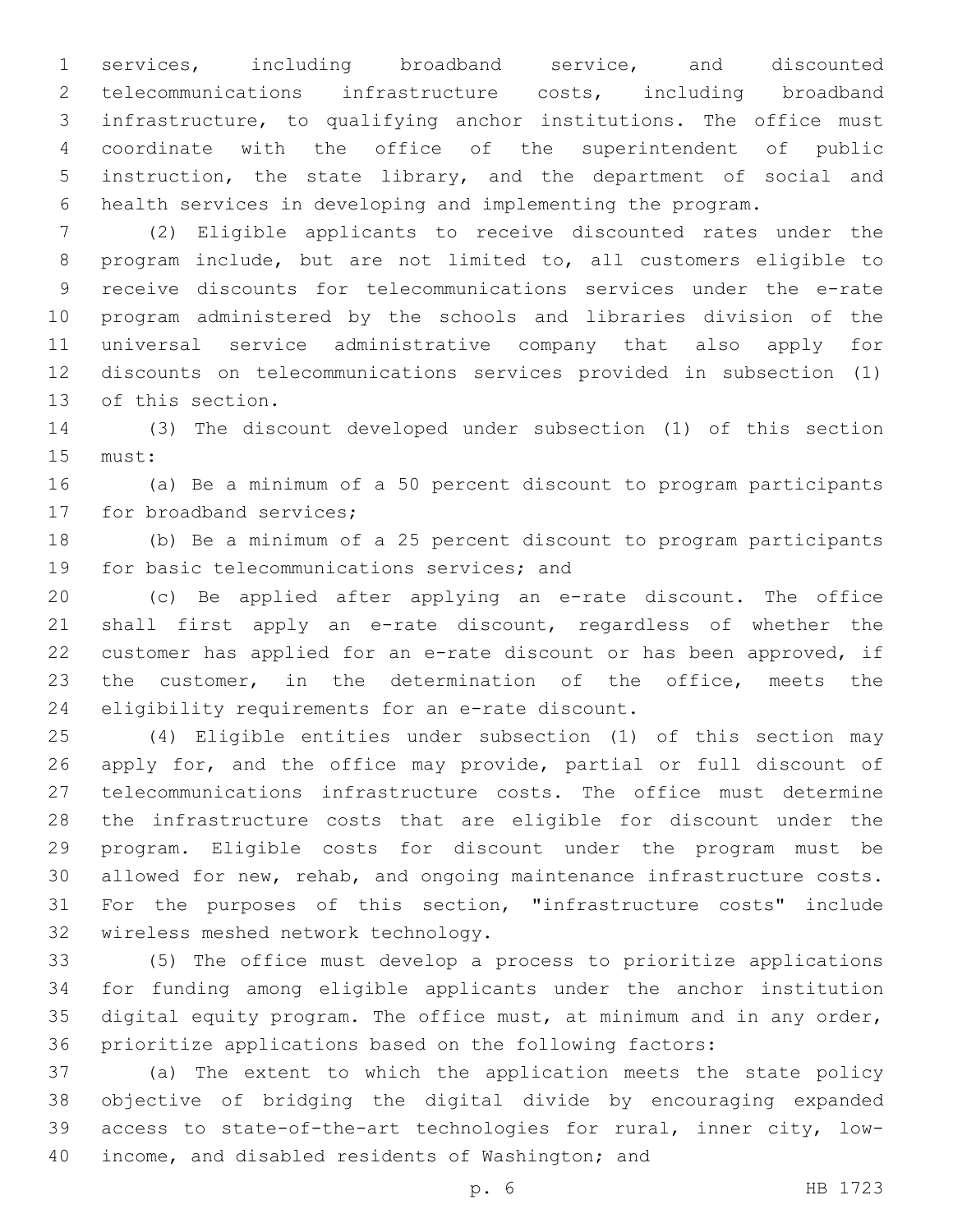(b) For broadband service discounts, the extent to which the service provided to the applicant is consistent with the state broadband office goals established under RCW 43.330.536.

(6) The office may adopt rules to implement this section.

**PART 4**

# **DIGITAL EQUITY OPPORTUNITY PROGRAM**

 **Sec. 401.** RCW 43.330.530 and 2019 c 365 s 2 are each amended to 8 read as follows:

 The definitions in this section apply throughout this section and RCW 43.330.532 through 43.330.538, 43.330.412, and sections 405 and 11 406 of this act unless the context clearly requires otherwise.

 (1) "Board" means the public works board established in RCW 13 43.155.030.

 (2) "Broadband" or "broadband service" means any service providing advanced telecommunications capability and internet access 16 with transmission speeds that, at a minimum, provide ((twenty-five)) 17 25 megabits per second download and three megabits per second upload.

 (3) "Broadband infrastructure" means networks of deployed telecommunications equipment and technologies necessary to provide high-speed internet access and other advanced telecommunications 21 services to end users.

(4) "Department" means the department of commerce.

 (5) "Last mile infrastructure" means broadband infrastructure that serves as the final connection from a broadband service provider's network to the end-use customer's on-premises 26 telecommunications equipment.

 (6) "Local government" includes cities, towns, counties, municipal corporations, public port districts, public utility districts, quasi-municipal corporations, special purpose districts, and multiparty entities comprised of public entity members.

 (7) "Middle mile infrastructure" means broadband infrastructure that links a broadband service provider's core network infrastructure 33 to last mile infrastructure.

 (8) "Office" means the governor's statewide broadband office 35 established in RCW 43.330.532.

 (9) "Tribe" means any federally recognized Indian tribe whose traditional lands and territories included parts of Washington.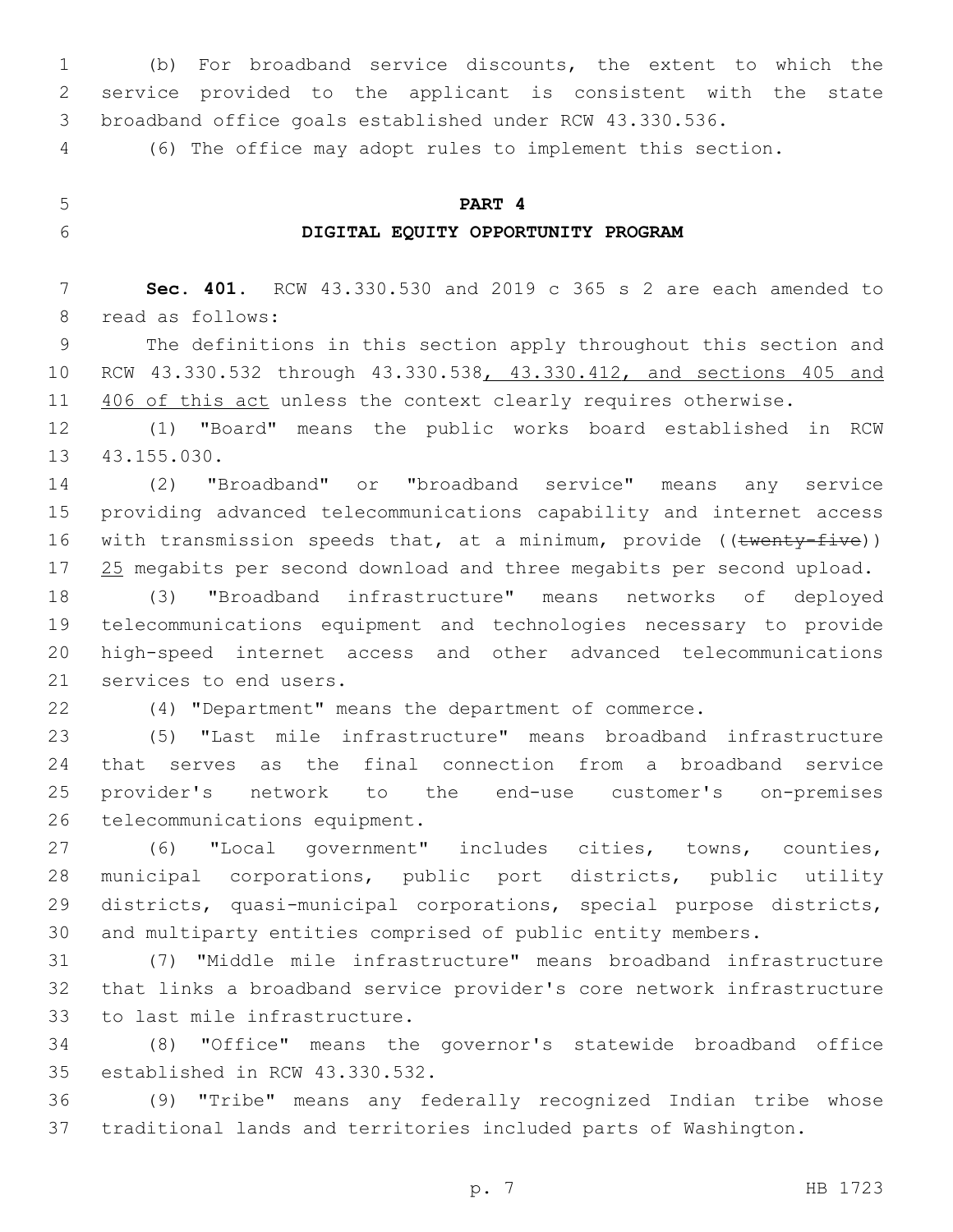(10) "Unserved areas" means areas of Washington in which households and businesses lack access to broadband service, as defined by the office, except that the state's definition for 4 broadband service may not be actual speeds less than ((twenty-five)) 5 25 megabits per second download and three megabits per second upload. (11)(a) "Advanced telecommunications capability" means, without regard to any transmission media or technology, high-speed, switched, broadband telecommunications capability that enables users to originate and receive high quality voice, data, graphics, and video 10 telecommunications using any technology. (b) "Advanced telecommunications capability" does not include access to a technology that delivers transmission speeds below the minimum download and upload speeds provided in the definition of broadband in this section. (12) "Aging individual" means an individual 55 years of age or older. (13) "Broadband adoption" means the process by which an individual obtains daily access to the internet: (a) At a speed, quality, price, and capacity necessary for the 20 individual to accomplish common tasks, such that the access qualifies 21 as an advanced telecommunications capability; (b) Providing individuals with the digital skills necessary to participate online; 24 (c) On a device connected to the internet and other advanced telecommunications services via a secure and convenient network, with associated end-user broadband infrastructure equipment such as wifi mesh router or repeaters to enable the device to adequately use the 28 internet network; and (d) With technical support and digital navigation assistance to enable continuity of service and equipment use and utilization. (14) "Digital equity" means the condition in which individuals and communities in Washington have the information technology capacity that is needed for full participation in society and the economy. (15)(a) "Digital inclusion" means the activities that are necessary to ensure that all individuals in Washington have access 37 to, and the use of, affordable information and communication technologies including, but not limited to: (i) Reliable broadband internet service;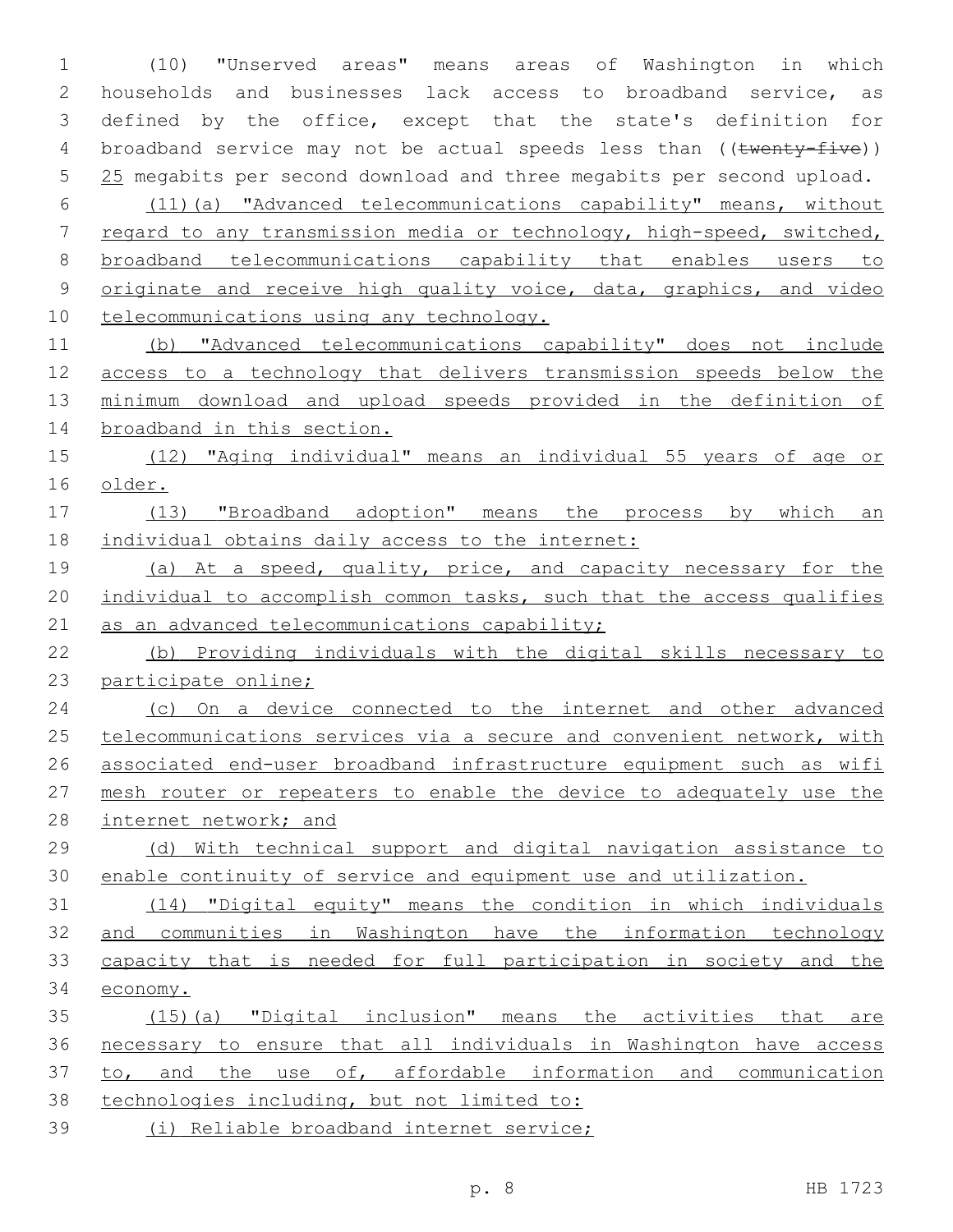| $\mathbf 1$   | Internet-enabled devices that meet the needs of the user;<br>(iii) |
|---------------|--------------------------------------------------------------------|
| 2             | and                                                                |
| 3             | (iii) Applications and online content designed to enable and       |
| 4             | encourage self-sufficiency, participation, and collaboration.      |
| 5             | (b) "Digital inclusion" also includes obtaining access to digital  |
| 6             | literacy training, the provision of quality technical support, and |
| 7             | obtaining basic awareness of measures to ensure online privacy and |
| 8             | cybersecurity.                                                     |
| $\mathcal{G}$ | (16) "Digital literacy" means the skills associated with using     |
| 10            | technology to enable users to use information and communications   |
| 11            | technologies to find, evaluate, organize, create, and communicate  |
| 12            | information.                                                       |
| 13            | (17) "Low-income" has the same meaning as provided in section 201  |
| 14            | of this act.                                                       |
| 15            | (18) "Underserved population" means any of the following:          |
| 16            | (a) Individuals who live in low-income households;                 |
| 17            | (b) Aging individuals;                                             |
| 18            | (c) Incarcerated individuals;                                      |
| 19            | (d) Veterans;                                                      |
| 20            | (e) Individuals with disabilities;                                 |
| 21            | Individuals with a language barrier, including individuals<br>(f)  |
| 22            | who are English learners or who have low levels of literacy;       |
| 23            | Individuals who are members of a racial or ethnic minority<br>(q)  |
| 24            | group; or                                                          |
| 25            | (h) Individuals who primarily reside in a rural area.              |

26 **Sec. 402.** RCW 43.330.532 and 2021 c 258 s 2 are each amended to 27 read as follows:

 (1) The governor's statewide broadband office is established. The director of the office must be appointed by the governor. The office may employ staff necessary to carry out the office's duties as prescribed by chapter 365, Laws of 2019, subject to the availability of amounts appropriated for this specific purpose.

33 (2) The purpose of the office is to encourage, foster, develop, 34 and improve affordable, quality broadband within the state in order 35 to:

36 (a) Drive job creation, promote innovation, improve economic 37 vitality, and expand markets for Washington businesses;

38 (b) Serve the ongoing and growing needs of Washington's education 39 systems, health care systems, public safety systems, transportation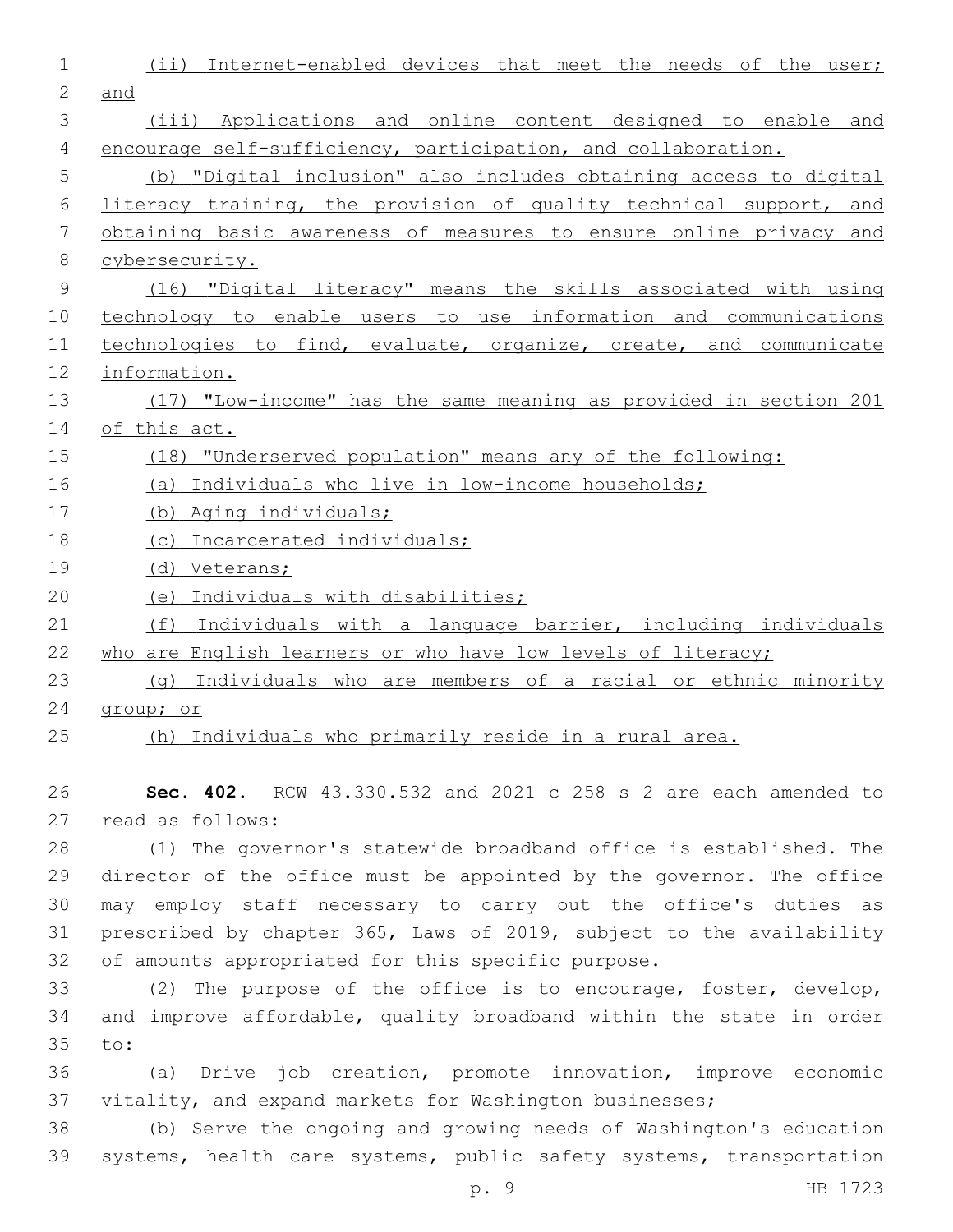systems, industries and business, governmental operations, and 2 citizens; and

 (c) Improve broadband accessibility and adoption for unserved and 4 underserved communities and populations.

 **Sec. 403.** RCW 43.330.534 and 2021 c 258 s 3 are each amended to read as follows:6

(1) The office has the power and duty to:7

 (a) Serve as the central broadband planning body for the state of 9 Washington;

 (b) Coordinate with local governments, tribes, public and private 11 entities, public housing agencies, nonprofit organizations, and consumer-owned and investor-owned utilities to develop strategies and plans promoting deployment of broadband infrastructure and greater broadband access, while protecting proprietary information;

 (c) Review existing broadband initiatives, policies, and public 16 and private investments;

 (d) Develop, recommend, and implement a statewide plan to encourage cost-effective broadband access and to make recommendations for increased usage, particularly in rural and other unserved areas;

 (e) Update the state's broadband goals and definitions for broadband service in unserved areas as technology advances, except that the state's definition for broadband service may not be actual speeds less than twenty-five megabits per second download and three 24 megabits per second upload; and

 (f) Encourage public-private partnerships to increase deployment and adoption of broadband services and applications.

 (2) When developing plans or strategies for broadband deployment, 28 the office must consider:

 (a) Partnerships between communities, tribes, nonprofit organizations, local governments, consumer-owned and investor-owned 31 utilities, and public and private entities;

 (b) Funding opportunities that provide for the coordination of public, private, state, and federal funds for the purposes of making broadband infrastructure or broadband services available to rural and 35 unserved areas of the state;

 (c) Barriers to the deployment, adoption, and utilization of broadband service, including affordability of service and project 38 coordination logistics; and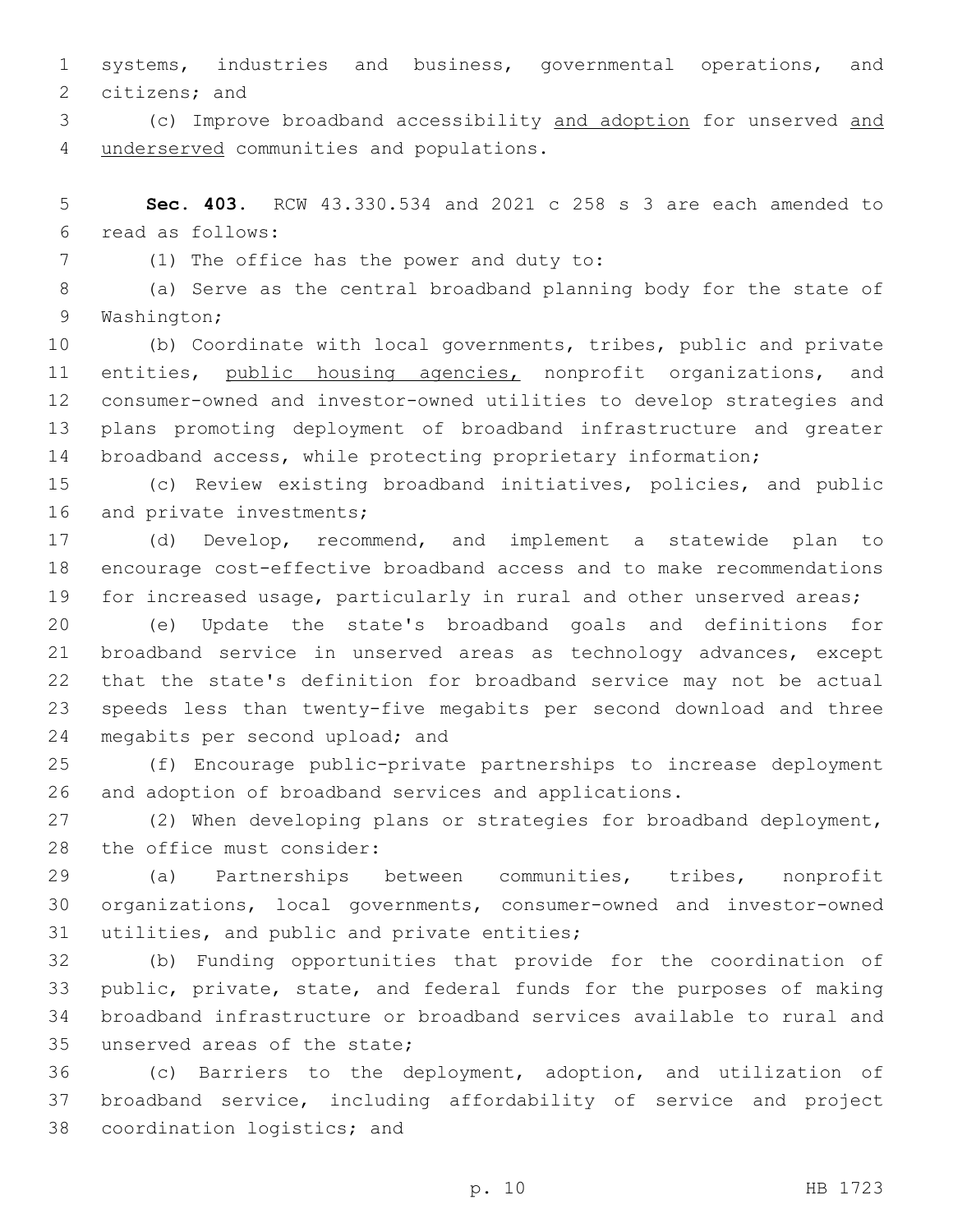(d) Requiring minimum broadband service of twenty-five megabits per second download and three megabits per second upload speed, that 3 is scalable to faster service.

 (3) The office may assist applicants for the grant and loan program created in RCW 43.155.160, the digital equity opportunity program created in RCW 43.330.412, and the digital equity planning grant program created in section 405 of this act with seeking federal funding or matching grants and other grant opportunities for 9 deploying or increasing adoption of broadband services.

 (4) The office may take all appropriate steps to seek and apply for federal funds for which the office is eligible, and other grants, and accept donations, and must deposit these funds in the statewide 13 broadband account created in RCW 43.155.165.

 (5) The office shall coordinate an outreach effort to hard-to-15 reach communities and low-income communities across the state to provide information about broadband programs available to consumers 17 of these communities. The outreach effort must include, but is not limited to, providing information to applicable communities about the Washington broadband assistance program established under section 202 20 of this act, the federal lifeline program, and other low-income 21 broadband benefit programs. The outreach effort must be reviewed by 22 the office of equity annually. The office may contract with other public or private entities to conduct outreach to communities as provided under this subsection.

25 (6) In carrying out its purpose, the office may collaborate with the utilities and transportation commission, the office of the chief information officer, the department of commerce, the community economic revitalization board, the department of transportation, the public works board, the state librarian, and all other relevant state 30 agencies.

 **Sec. 404.** RCW 43.330.412 and 2011 1st sp.s. c 43 s 607 are each 32 amended to read as follows:

 The ((community technology opportunity program is created to support the efforts of community technology programs throughout the state. The community technology)) digital equity opportunity program is created to advance broadband adoption and digital equity and 37 inclusion throughout the state. The digital equity opportunity program must be administered by the department. The department may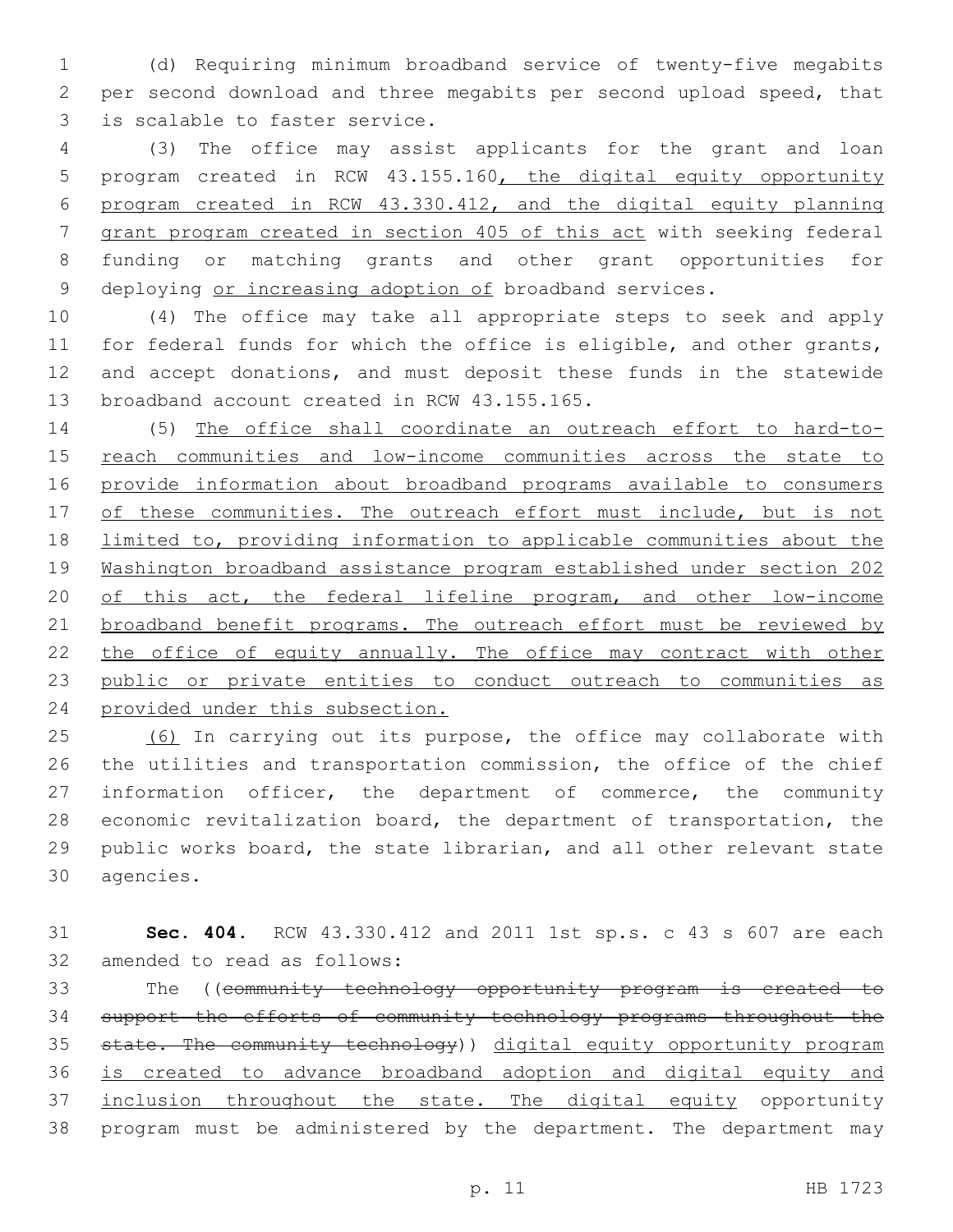1 contract for services in order to carry out the department's 2 obligations under this section.

3 (1) In implementing the ((community technology)) digital equity 4 opportunity program the director must, to the extent funds are 5 appropriated for this purpose:

6 (a) Provide organizational and capacity building support to 7 ((community technology)) digital equity programs throughout the 8 state( $\sqrt{7}$  and identify and facilitate the availability of other public 9 and private sources of funds to enhance the purposes of the program 10 and the work of community technology programs. No more than fifteen)) 11 and additional support for the purpose of:

12 (i) Evaluating the impact and efficacy of activities supported by 13 grants awarded under the covered programs; and

14 (ii) Developing, cataloging, disseminating, and promoting the 15 exchange of best practices, with respect to and independent of the 16 covered programs, in order to achieve digital equity. After July 1, 17 2024, no more than 15 percent of funds received by the director for 18 the program may be expended on these functions;

19 (b) Establish a competitive grant program and provide grants to 20 community technology programs to ((provide training and skill-21 building opportunities; access to hardware and software; internet 22 connectivity; digital media literacy; assistance in the adoption of 23 information and communication technologies in low-income and 24 underserved areas of the state; and development of locally relevant 25 content and delivery of vital services through)) advance digital 26 equity and digital inclusion by providing:

27 (i) Training and skill-building opportunities;

28 (ii) Access to hardware and software, including online service 29 costs such as application and software;

30 (iii) Internet connectivity;

31 (iv) Digital media literacy and cybersecurity training;

32 (v) Assistance in the adoption of information and communication 33 technologies for low-income and underserved populations of the state;

34 (vi) Development of locally relevant content and delivery of 35 vital services through technology; and

36 (vii) Technical support;

37 (c) Collaborate with broadband stakeholders, including broadband 38 action teams across the state, in implementing the program as 39 provided under this subsection; and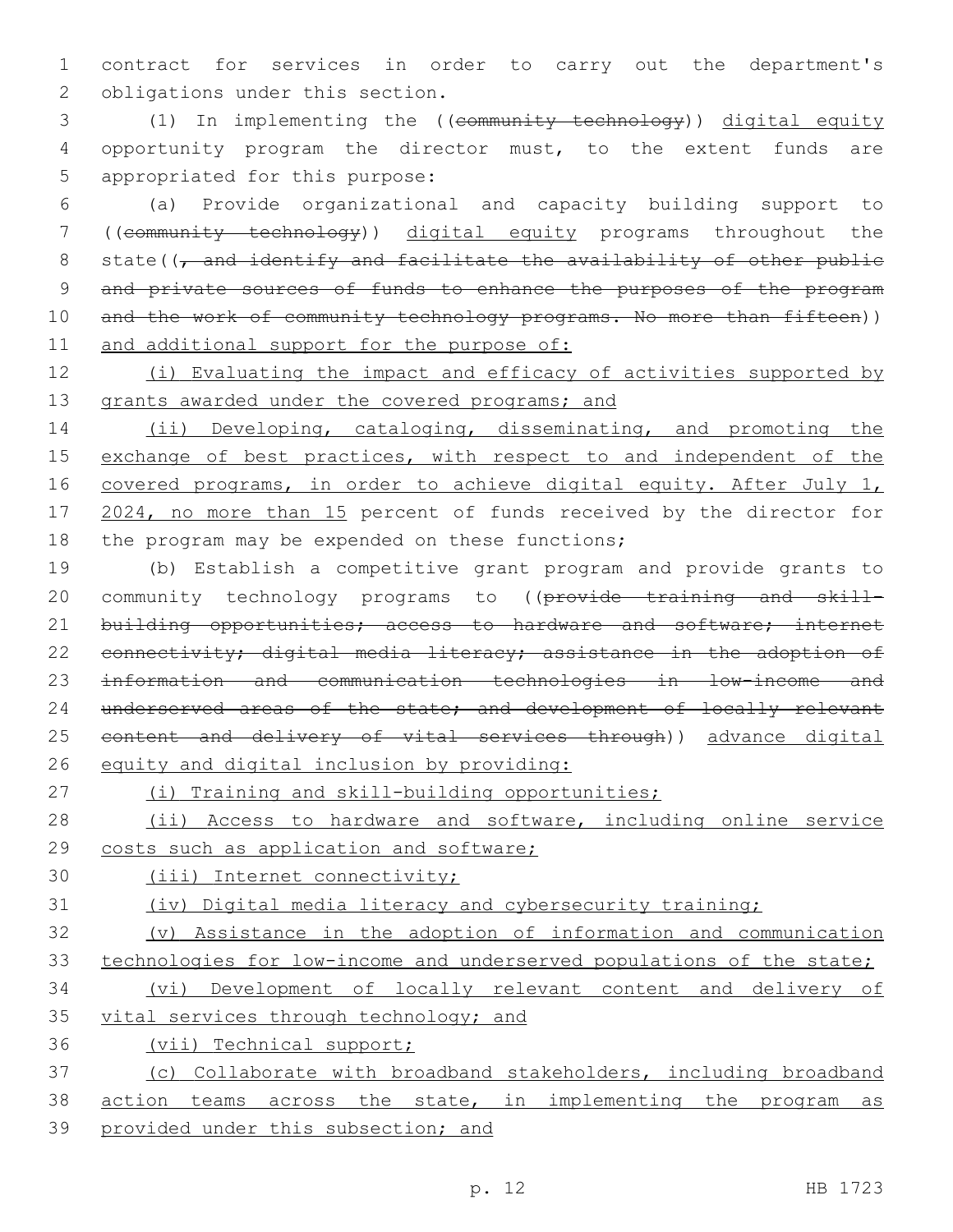(d) For the purposes of this section, include wireless meshed 2 network technology.

(2) Grant applicants must:3

 (a) Provide evidence that the applicant is a nonprofit entity or a public entity that is working in partnership with a nonprofit 6 entity;

(b) Define the geographic area or population to be served;

 (c) Include in the application the results of a needs assessment addressing, in the geographic area or among the population to be served: The impact of inadequacies in technology access or knowledge, 11 barriers faced, and services needed;

 (d) Explain in detail the strategy for addressing the needs identified and an implementation plan including objectives, tasks, and benchmarks for the applicant and the role that other organizations will play in assisting the applicant's efforts;

16 (e) ((Provide evidence of matching funds and resources, which are equivalent to at least one-quarter of the grant amount committed to 18 the applicant's strategy;

 $(f)$ ) Provide evidence that funds applied for, if received, will be used to provide effective delivery of community technology services in alignment with the goals of this program and to increase the applicant's level of effort beyond the current level; and

23  $((\overline{q}))(f)$  Comply with such other requirements as the director 24 establishes.

 (3) The digital equity forum shall review grant applications and provide input to the director regarding the prioritization of applications in awarding grants among eligible applicants under the program.

 (4) In awarding grants under the digital equity opportunity program created in this section, the director must:

 (a) Consider the input provided by the digital equity forum, as provided in subsection (3) of this section, in awarding grants; and

 (b) Consider the extent to which the mix of grants awarded would increase in the number of K-12 students gaining access to greater levels of digital inclusion as a factor in awarding grants.

36  $(5)$  The director may use no more than  $((\text{ten}))$  10 percent of funds 37 received for the ((community technology)) digital equity opportunity 38 program to cover administrative expenses.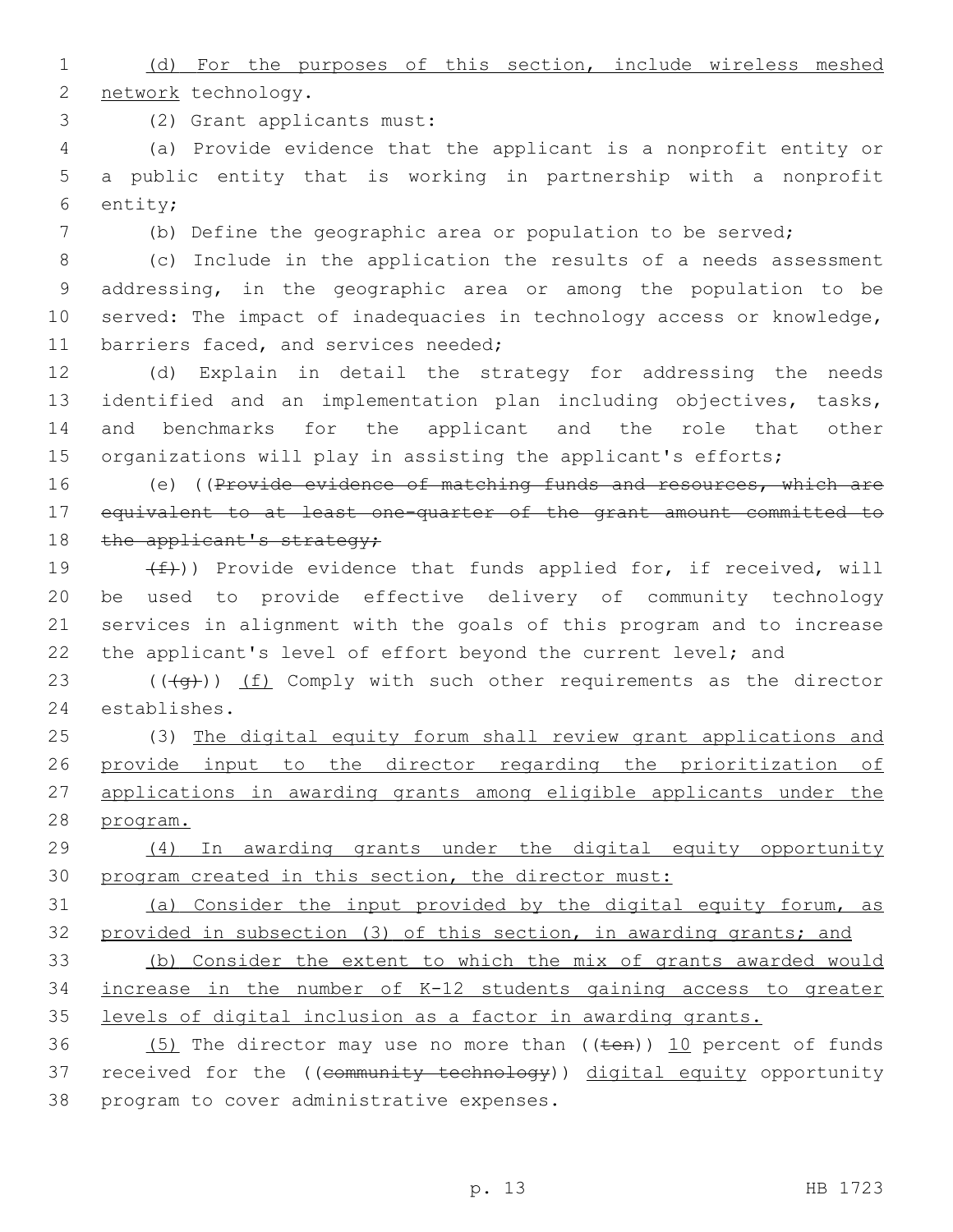1 (((4))) (6) The director must establish expected program outcomes for each grant recipient and must require grant recipients to provide 3 an annual accounting of program outcomes.

 NEW SECTION. **Sec. 405.** A new section is added to chapter 43.330 5 RCW to read as follows:

 (1) Subject to the availability of funds appropriated for this specific purpose, the department shall establish a digital equity 8 planning grant program.

 (2)(a) This program must provide grants to local governments, institutions of higher education, workforce development councils, or other entities to fund the development of a digital equity plan for a discrete geographic region of the state. Only the director or the 13 director's designee may authorize expenditures.

(b) Priority must be given for grant applications:

 (i) Accompanied by express support from community or neighborhood-based nonprofit organizations, public development authorities, federally recognized Indian tribes in the state, or other community partners and partners from the categories of 19 institutions identified in RCW 43.330.421; and

 (ii) That intend to use community-based participatory action 21 research methods as a part of the proposed plan.

 (3) An applicant must submit an application to the department in order to be eligible for funding under this section.

 (4) The digital equity forum shall review grant applications and provide input to the department regarding the prioritization of applications in awarding grants among eligible applicants under the 27 program.

28 (5) The department must:

 (a) Pursuant to subsection (2)(b) of this section, evaluate and rank applications using objective criteria such as the number of underserved populations served and subjective criteria such as the degree of support and engagement evidenced by the community who will 33 be served;

 (b) Consider the input provided by the forum, as provided in subsection (4) of this section, in awarding grants under the digital 36 equity planning grant program; and

 (c) Consider the extent to which the mix of grants awarded would increase in the number of K-12 students gaining access to greater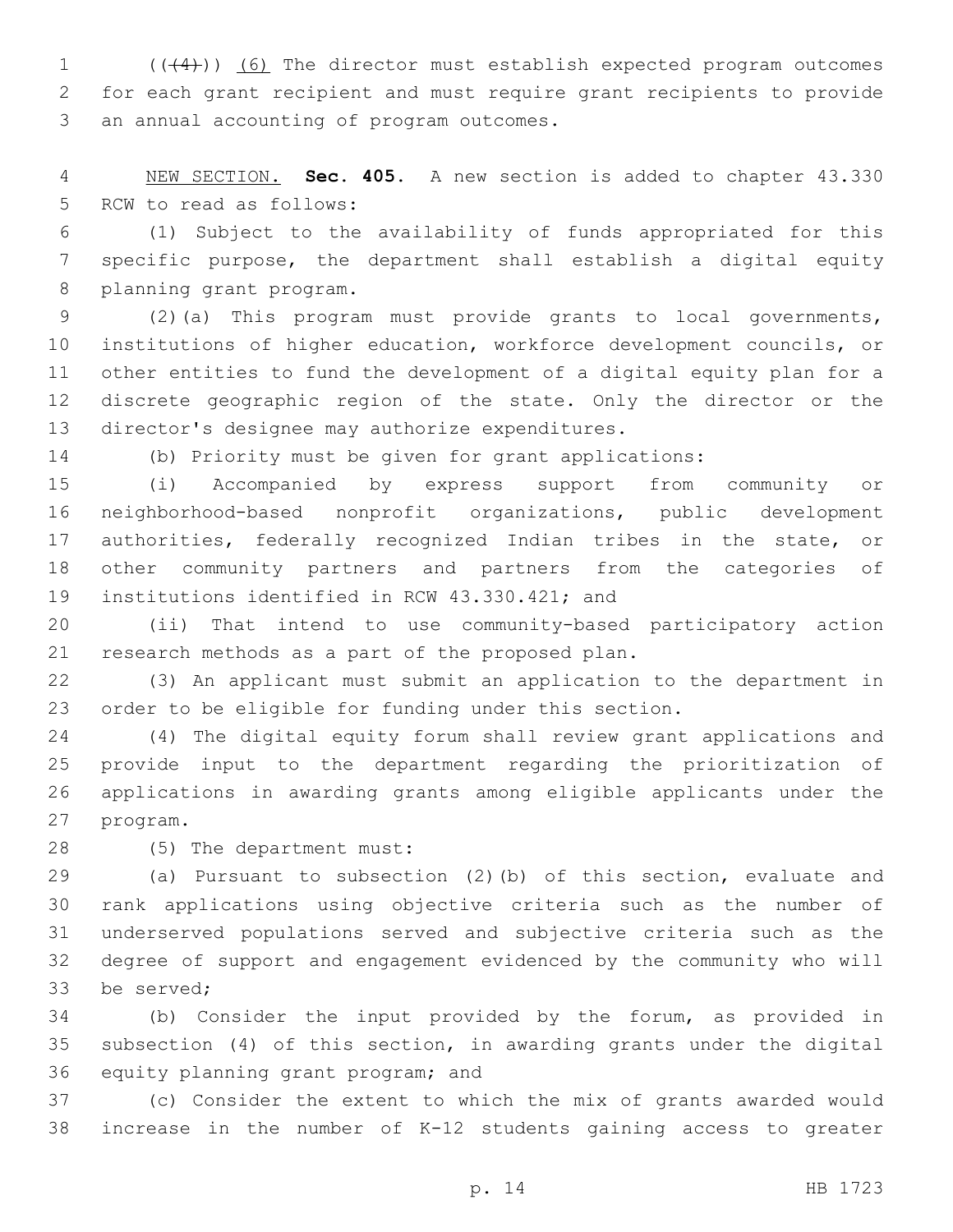levels of digital inclusion as a factor in awarding grants under the 2 digital equity planning grant program.

 (6) The department shall develop criteria for what the digital 4 equity plans must include.

(7) The department may adopt rules to implement this section.

 NEW SECTION. **Sec. 406.** A new section is added to chapter 43.330 7 RCW to read as follows:

 (1) The Washington digital equity forum is established for the purpose of developing recommendations to advance digital connectivity in Washington state and advising the statewide broadband office on the digital equity opportunity program as provided under RCW 43.330.412 and the digital equity planning grant program as provided 13 under section 405 of this act.

 (2) In developing its recommendations to advance digital 15 connectivity, the forum must:

 (a) Develop goals that are consistent with the goals of the governor's statewide broadband office, as provided in RCW 43.330.536;

18 (b) Strengthen public-private partnerships;

 (c) Solicit public input through public hearings or informational 20 sessions;

 (d) Work to increase collaboration and communication between local, state, and federal governments and agencies; and

(e) Recommend reforms to current universal service mechanisms.

 (3) The directors of the governor's statewide broadband office and the Washington state office of equity are responsible for appointing participating members of the digital equity forum and no appointment may be made unless each director concurs in the appointment. In making appointments, the directors must prioritize 29 appointees representing:

30 (a) Federally recognized tribes;

(b) State agencies involved in digital equity; and

 (c) Underserved and unserved communities, including historically 33 disadvantaged communities.

 (4) A majority of the participating members appointed by the directors must appoint an administrative chair for the forum.

 (5) In addition to members appointed by the directors, four legislators may serve on the digital equity forum in an ex officio capacity. Legislative participants must be appointed as follows: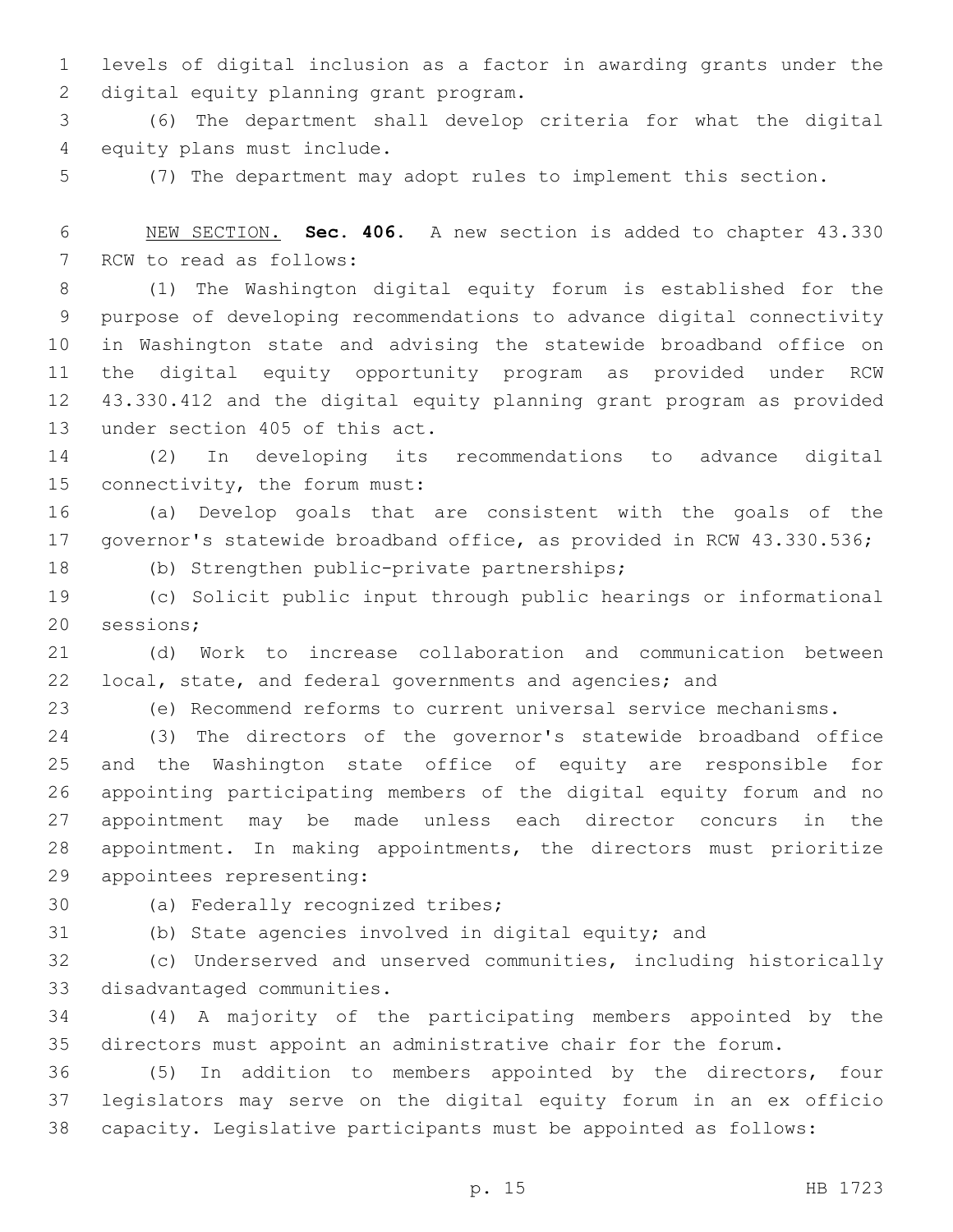(a) The speaker of the house of representatives must appoint one member from each of the two largest caucuses of the house of 3 representatives; and

 (b) The president of the senate must appoint one member from each 5 of the two largest caucuses of the senate.

 (6)(a) Funds appropriated to the forum may be used to compensate, for any work done in connection with the forum, additional persons who have lived experience navigating barriers to digital connectivity 9 and digital equity.

 (b) Each member of the digital equity forum shall serve without compensation but may be reimbursed for travel expenses as authorized 12 in RCW 43.03.050 and 43.03.060.

 (7) Staff for the digital equity forum must be provided by the governor's statewide broadband office and the Washington state office of equity. The governor's statewide broadband office and the Washington state office of equity are jointly responsible for transmitting the recommendations of the digital equity forum to the legislature, consistent with RCW 43.01.036, by October 28, 2025, and 19 every odd-numbered year thereafter.

### **PART 5**

### **DIGITAL EQUITY ACCOUNT**

 NEW SECTION. **Sec. 501.** A new section is added to chapter 80.36 23 RCW to read as follows:

 (1) The digital equity account is created in the state treasury. Moneys in the account may be spent only after appropriation.

 (2) Any amounts appropriated by the legislature to the account, private contributions, or any other source directed to the account, must be deposited into the account. Funds from sources outside the state, from private contributions, federal or other sources may be directed to the specific purposes of the digital equity opportunity program, Washington broadband assistance program, anchor institution digital equity program, or digital equity planning grant program, or 33 any combination of those programs.

 (3) The legislature may appropriate moneys in the account only 35 for the purposes of:

 (a) Section 202 of this act, the Washington broadband assistance 37 program;